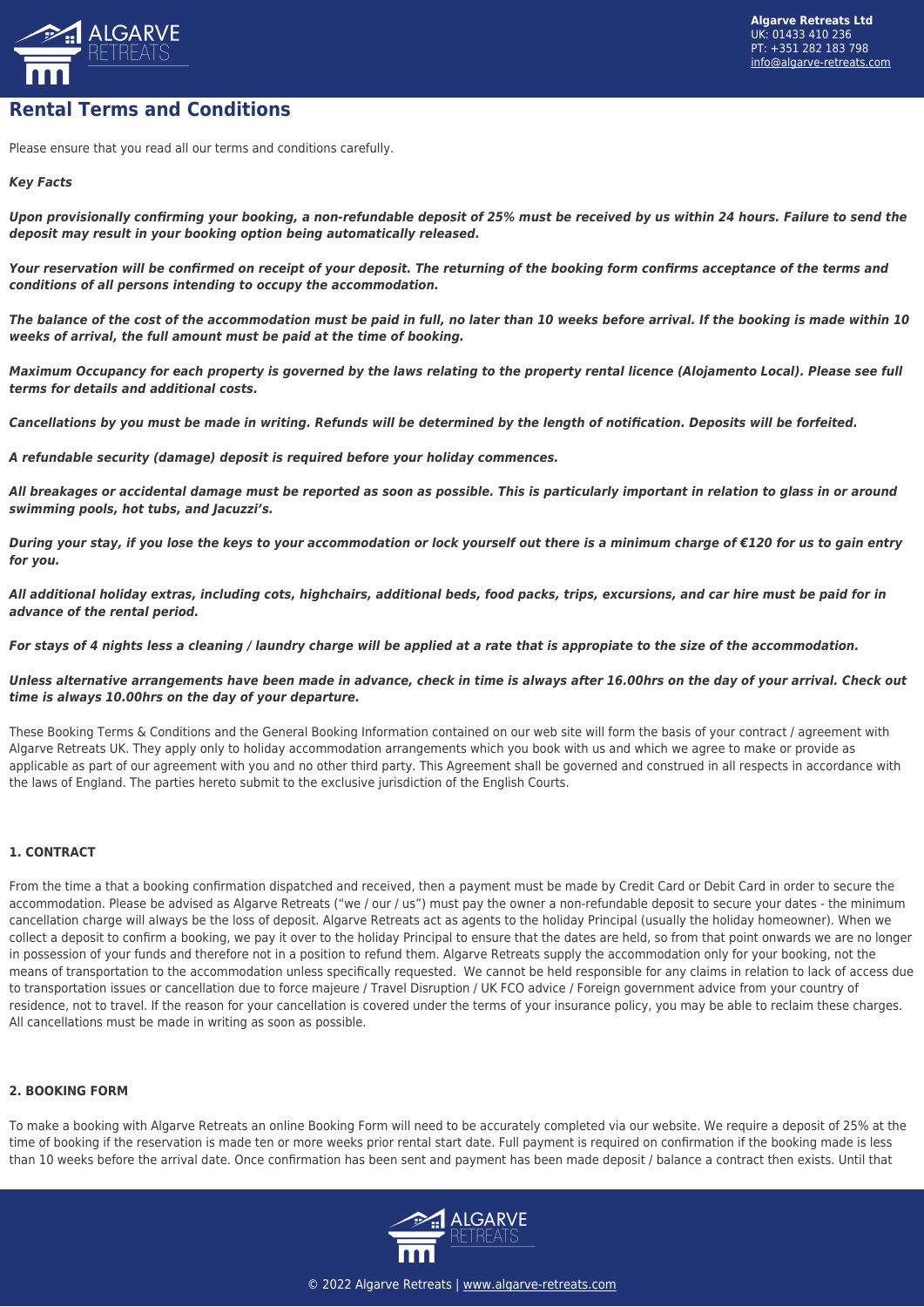

time no contract or agreement will be considered to exist between us. If payment of deposit or full rental amount has not been received within 48 hours from the time of the booking confirmation being sent / received, we reserve the right to cancel the reservation with immediate effect. On all bookings a damage deposit is required, and this will vary from each property. This amount will vary from property to property and destinations. This amount depending on the values and size of the property.

Any holiday extras requested via our online booking form, with the exception of Airport Transfers must be paid for in advance of arrival in resort. All payments will be made via a payment link issued electronically by Algarve Retreats.

## **3. PARTY LEADER AND GROUP COMPOSITION**

The Party Leader is the person or agency who holds the booking and to whom all correspondence and invoices are addressed. This person has primary responsibility for the rental from the client / customer perspective. Spouses' names are not considered interchangeable. Accommodation is provided only for those on the Booking Form. Any additional persons wishing to book are required to notify us, as soon as possible and make confirmation in writing with any payment due immediately, unless we advise otherwise, but no later than 8 working days before arrival or we reserve the right to refuse any such persons and may cancel the booking. No persons other than those stated on the Booking Form or accepted at such later date by Algarve Retreats as additional persons shall be entitled to utilise and have the benefit of the accommodation and facilities of the property.

The number of people staying at the accommodation must not exceed the maximum number as shown in our website. You must inform us if your party is made up of a single sex group or the group is made up adults under the age of 30 years old, as many owners will not allow groups of this composition. If you do not inform us of any these points, we reserve the right to cancel or charge a damage deposit of up to £4000.00. Algarve Retreats will ask any person to leave the villa in a case of noncompliance. Subletting, sharing, or assigning the accommodation is prohibited. In the event that a person not named on the Booking Form or accepted as an additional person is deemed by us as agents as utilising the accommodation and facilities, we reserve the right to raise an additional charge for such accommodation use. This charge shall be at the liability of the Party Leader. Additionally, should any activity or large gathering of people other than those noted on our invoice take place (e.g. party, wedding reception) we must be informed about it at the time of booking or through our Accommodation Representative in resort beforehand. You will be charged an extra cost for cleaning / maid service / surcharge and a further security deposit may apply. Our properties are let for holiday purposes only and commercial activities may only be carried out with our prior knowledge and or with prior written approval by us. This extra charge varies depending on the property and can be deducted from your credit or debit card without further notice.

#### **4. RENTAL PERIOD**

All rental periods are indicated on your Booking Form. Prices shown on our website refer to one-week rental period. The rental charge includes: the villa for the rental period; a weekly change of bed linens, bath towels; house wares such as linens, cooking utensils and china; electricity; water and hot water from taps; garden and pool maintenance; all local taxes. It does not include outgoing telephone calls; Extra Services as requested; central heating, swimming pool or hot tub heating; repairs for damages to the property caused by your party; food; travel; car rental; transfers and travel insurance; staff gratuities.

## **5. PRICE & THE PAYMENT SCHEDULE**

The price quoted on the rental invoice is the contractual rental price. Changes to the prices might occur during the year and updated information will be posted on our website. If changes occur to the prices appearing on the website, the price quoted will not change for existing reservations. The due date will be clearly stated on your confirmation invoice, if the balance is not paid in time, we reserve the right to cancel your holiday, retain your deposit and apply cancellation charges.

The payment schedule for the rental price is as follows:

If the initial reservation is received more than 10 weeks before rental start date, the completed booking form must be accompanied by a deposit of 25% of the total invoice price within 48 hours.

The balance of total invoice will be due 10 weeks prior to rental start date.

If the initial reservation is received less than 10 weeks before rental start date, the completed booking form must be accompanied by 100% of the total Invoice within 48 hours.

If payments are not received on time, we reserve the right without prior notice to cancel the booking outright and apply cancellation charges.

For all stays of 4 nights or less a cleaning / laundry charge will be applied at a rate that is appropiate to the size of the accommodation. Please see for

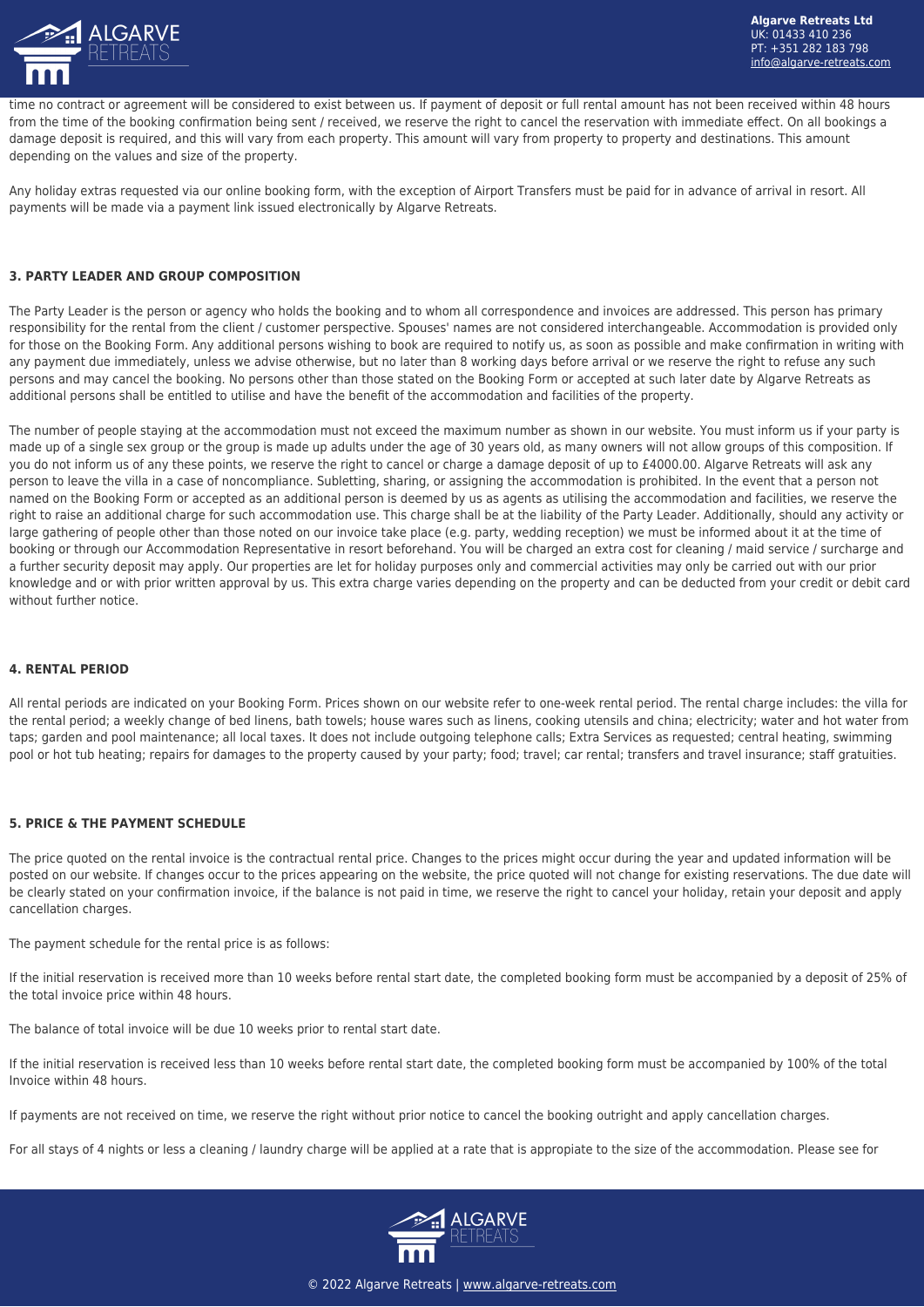

# details below,

T1 - €88.07 T2 - €115.96 T3 - €162.62 T4 - €198.16 T5 - €223.70 T6 - POA

## **6. METHODS OF PAYMENT**

Payments can be made by debit / credit card (Visa Debit, Visa Credit, Mastercard, American Express).

## **7. PRICE GUARANTEE**

Once you have made a booking and paid a deposit, we guarantee that the cost of your holiday will not change, no matter what happens to exchange rates or aviation fuel costs. The only exception is Government imposed cost increases such as VAT or a date change is applied to your booking.

## **8. DAMAGE DEPOSIT & BREAKAGES**

On all bookings we will require a damage deposit and this amount will vary from property to property. Any damage caused by clients, or by any third party invited by our clients to the accommodation, shall be the joint and sole liability of the Party Leader that made the reservation. Liability under this clause shall be the cost of replacement and/or reinstatement, which will be deducted from the breakage deposit. Should the amount of breakages / damages costs exceed the amount of the deposit, an invoice for these costs together with any administrative charge and / or legal expenses incurred will be raised. Failure to pay any costs of damages that have exceeded the amount of the original damage deposit will result in your details being forwarded to a debt collection agency and an extra fee of £50 be applied to the outstanding amount. Delivery of our invoice representing the costs of replacement and / or reinstatement shall be deemed to be accepted by the clients as their liability to us under this clause.

During your stay, if you lose the keys to your accommodation or lock yourself out there is a minimum charge of €120 for us to gain entry for you.

## **8A. PRE-AUTHORISATION DAMAGE POLICY**

This is a temporary hold on a specified amount against damages from the available funds on your payment card\*. Please note - this is not an actual charged amount and no funds are taken and no interest charged. Your payment card issuer may present a pre-authorisation as a pending transaction. This amount will vary from property to property and from booking to booking depending on party size and make up with their final payment.

\*Payment card can refer to a credit or debit card.

What does this mean for me?

1: We will send you reminders about the damage deposit from the time that your balance payment is due. Prior to your arrival, we require you to enter your card details on our secure payment platform. We will put a temporary hold of a pre-authorised specified amount against the available balance on your payment card.

2: When you complete your accommodation rental and confirmation of no damages or misuse of the property have been identified, the pre-authorisation funds will be released by your card issuer.

3: Depending on your card issuer, it can take up to 14 working days before this is reflected in your available account balance.

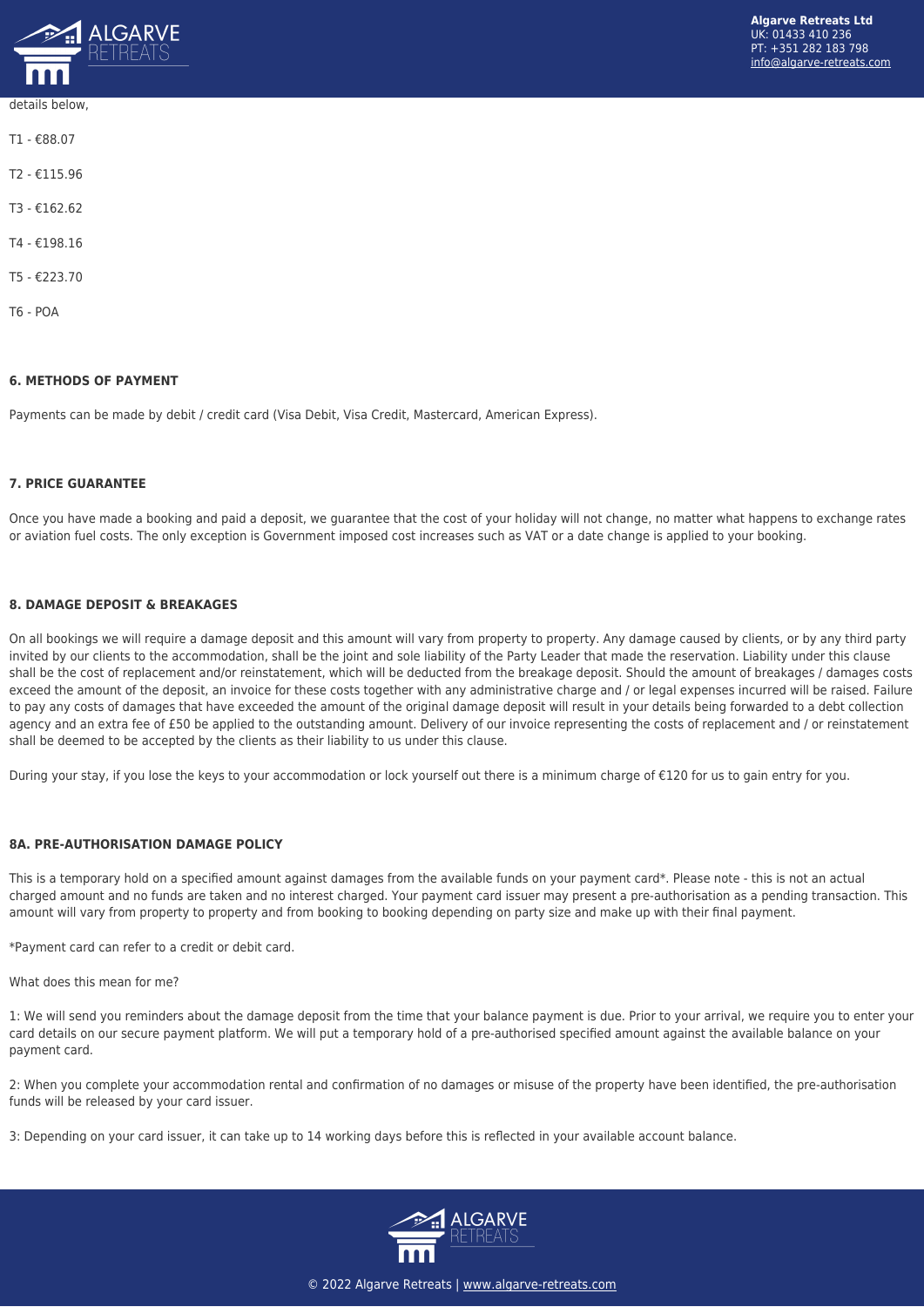

Please note:

\*Even though a pre-authorisation is not an actual charge, it can temporarily reduce the available balance on your payment card - it also does not accrue interest. Unfortunately, if we do not receive the pre-authorisation of your damage deposit prior to your arrival in resort, clients will not be able to have access to the property.

#### **9. PROPERTY INFORMATION ACCURACY**

Ensuring our website is accurate is as important to us as it is to our clients.

Descriptions are based on personal inspections by our representatives. We, however, cannot accept liability for any loss whatsoever and howsoever arising due to any mis-description within the website due to circumstances which are beyond our control or supervision.

There may be occasions when facilities are not available, i.e. a blocked toilet, water heaters and swimming pools may need maintenance, filters changed and there may be water/power shortages at periods of high demand. Local Authorities may give permission for services to be stopped/turned off, without warning, so that maintenance or repairs can be carried out.

Attention is particularly drawn to the possibility of building works which may be ongoing and at the time of going to press are not known to us and therefore are not referred to in the website. We do not warrant and are in no way responsible for the accuracy of any information given or statement made by our servants or agents or made by travel services other than those contained within the website.

In order to enjoy your holiday be prepared for some services not being up to U.K. or other European country standards i.e. drains, plumbing and wiring. There is also a general shortage of skilled labour and difficulties of obtaining spare parts, this means that it is not always does not always receive it as quickly as one might wish. Please note, cookers in some destinations generally do not have grills, barbecues and toasters are usually used instead.

Interiors and Exteriors of villas may change from those featured in this website. This is done to upgrade or improve the villa and where possible we will inform you but we are not responsible or liable for these changes and cannot compensate you financially for any changes or alterations to the property from the description on our website. An area described as peaceful/quiet may have barking dogs, noisy neighbours, ants or mosquitoes, etc, at the time of your holiday. Unfortunately for these and other circumstances out of our control, we cannot be held responsible though our Representatives will do whatever they can to help. Where television is advertised this may mean BBC and/or ITV and in some properties Sky TV. However, in some properties a limited selection of satellite/ TV services is available. We cannot guarantee the precise channels offered as these services change from time to time, and we may not be advised of such changes. Neither we nor the owners may be held liable for the loss of provision of these services in the case of technical issues or should services be withdrawn by the provider for any reason. Some properties have streaming connection via a smart box and this can be intermittent depending on supply. Neither we nor the owners may be held liable for the loss of provision of these services in the case of technical issues or should services.

## **10. IF YOU CANCEL OR CHANGE YOUR HOLIDAY**

If you need to cancel the entire holiday, the party leader must send us a cancellation instruction in writing. This instruction must be sent to our office by email or recorded delivery. Cancellation takes effect on the date we receive your written cancellation instruction. If you fail to make payments to us on time in accordance with these Booking Conditions, we will treat this as an automatic cancellation.

If you cancel your holiday at any time after your booking has been accepted by us, then you must pay us a charge to compensate us for the expense and losses which we will incur as a result of your cancellation. The closer your cancellation is to the arrival date, the less likelihood there is of us being able to recover those costs by re-selling the accommodation at the website price. For this reason, our cancellation charges increase the closer the cancellation is to the arrival date.

Once we have received your instructions to cancel your booking and confirmation of that has been accepted by us under no circumstances are we then able to reinstate that same booking.

Algarve Retreats are not liable to refund any deposits/balances should your insurance company refuse to reimburse you due to Force Majeure / Travel Disruption / UK FCO advice or Foreign Government advice from your country of residence to which we invoiced you, not to travel.

All cancellation charges will be calculated in accordance with the table below and the total figure will be the one on your invoice including any extras as we pay in advance for these, you will be notified of this following your cancellation instructions. If, you wish to change your travel arrangements in any way once a binding contract is in place between us, (for example your chosen departure date or accommodation) we will do our utmost to make these changes but it may not always be possible and the change cannot be less than the value of the original booking.

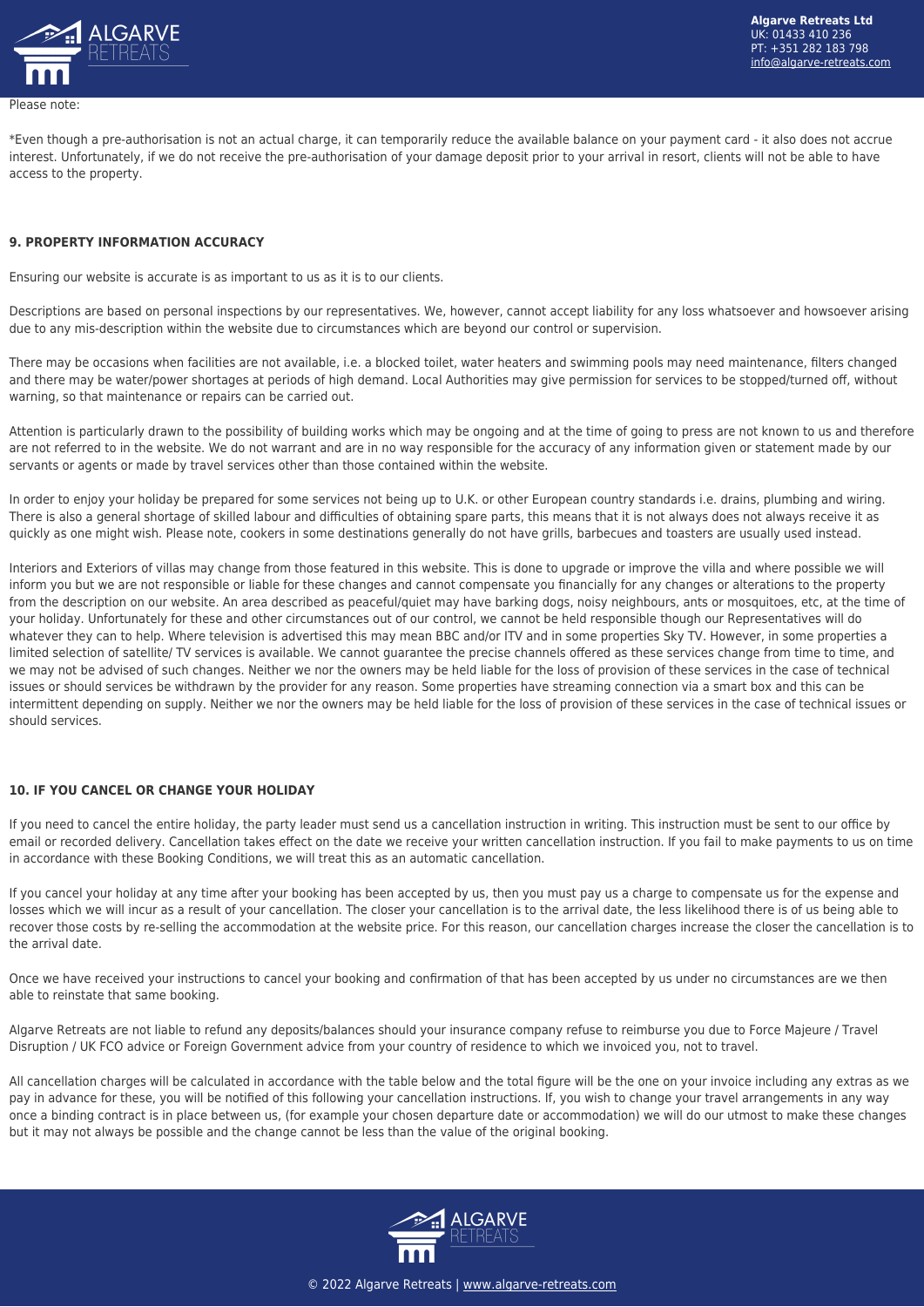

Once deposits / balances have been paid and you wish to change accommodation, we will treat this as a new booking. Any request for changes must be in writing from the Lead Party. Where we can meet a request, all changes will be subject to payment of an administration fee based on our increased costs as a result of applicable rate changes and any costs or charges incurred or imposed by any of our suppliers.

Should a booking have to be moved due to Force Majeure / Travel Disruption / UK FCO advice or Foreign Government advice from your country of residence to which we invoiced you. We will attempt to move your booking to the closest date of your original booking and the original property were possible, but this cannot be guaranteed. The price for your amended booking will be calculated at the prevailing rate for those dates. The amount of this fee will be on your revised invoice. If you make several changes to the same booking, we will make an overall charge. You should be aware that these costs could increase the closer to the departure date that changes are made, and you should contact us as soon as possible.

Should you have any complaints / issues with your accommodation upon your arrival you must give Algarve Retreats a reasonable amount of time to rectify / resolve the problem. Should any clients of Algarve Retreats vacate said property before allowing Algarve Retreats reasonable time to rectify any issues / complaints we will not be responsible for any costs of relocation or compensation.

Cancellation charges (payable by you) are the following:

- (1) More than 70 days from arrival is deposit only.
- (2) 70 29 days prior to departure is 50% of total value of the invoice.

(3) 28 - 0 days prior to departure is 100% of total value of the invoice.

Please be advised that as Algarve Retreats must pay the owner a non-refundable deposit to secure your dates - the minimum cancellation charge will always be the loss of deposit. If the reason for your cancellation is covered under the terms of your insurance policy, you may be able to reclaim these charges from your insurance company. All cancellations must be made in writing by email or recorded or registered delivery.

Algarve Retreats provides accommodation only as supplied within our terms and conditions and unless specifically requested, we are not responsible / liable for transportation to/from booked accommodation due to Force Majeure / Travel Disruption / UK FCO advice or Foreign Government advice. Please be advised as Algarve Retreats must pay the owner a non-refundable deposit to secure your dates - the minimum cancellation charge will always be the loss of deposit. Algarve Retreats act as agents to the holiday principal (usually the holiday homeowner). When we collect a deposit to confirm a booking, we pay it over to the holiday principal to ensure that the dates are held, so from that point onwards we are no longer in possession of your funds and therefore not in a position to refund them. If the reason for your cancellation is covered under the terms of your travel insurance policy, you may be able to reclaim these charges. All cancellations must be made by recorded or registered delivery or via confirmed receipt of your email.

## **11. IF WE CHANGE OR CANCEL YOUR HOLIDAY**

From time to time it may be necessary for us to make changes to or to cancel your holiday after we have accepted your booking and we reserve the right to do so. Most changes are minor, and, in all cases, we will tell you as soon as reasonably possible before the date on which you are due to depart. Occasionally we may need to make a major change. If we do, you must let us know within 5 working days if you wish to accept the change or cancel the holiday.

Where we have accepted your booking and we have to cancel it before it is due to start, for any reason other than your fault, or where you cancel the holiday because you do not wish to accept a major change by us, you can then either: (a) accept our offer of a replacement property, of a lower quality from the Algarve Retreats portfolio only (if available) and we will refund the difference in the cost; or (b) accept our offer of a replacement villa of equivalent or higher quality from the Algarve Retreats portfolio only (if available); or (c) We reserve the right, at all times, without liability, to cancel or terminate a booking in the event that the Booking Form is not fully and/or accurately completed, at the time of the booking or later. This would also apply if a booking is made without completing a Booking Form and the information given is not accurate.

If we have cause to rely upon this clause, we will not be liable to refund deposits paid. We will not pay you compensation or interest where we make a major change or cancel or in the event that we are forced to make a change or cancel as a result of unusual and unforeseeable circumstances that are beyond our control, the consequences of which we could not have avoided even with all due care.

Should Algarve Retreats have to cancel your booking we are not liable to refund any deposits or balances should your insurance company refuse to reimburse you due to Force Majeure / Travel Disruption / UK FCO advice or Foreign Government advice from your country of residence, not to travel. Should a booking have to/or be able to be moved due to Force Majeure / Travel Disruption /UK FCO advice or Foreign Government advice from your country of residence to which we invoiced you. We will attempt to move your booking to the closest date of your original booking and the original property were possible, but this cannot be guaranteed. The price for your amended booking will be calculated at the prevailing rate for those dates. The above sets out the maximum extent of our liability for changes and cancellations and we regret we cannot meet any expenses or losses you may incur as a result of change or cancellation. We will cancel your booking if you fail to make payments to us on time in accordance with our Booking Conditions, we will treat this as an automatic cancellation.

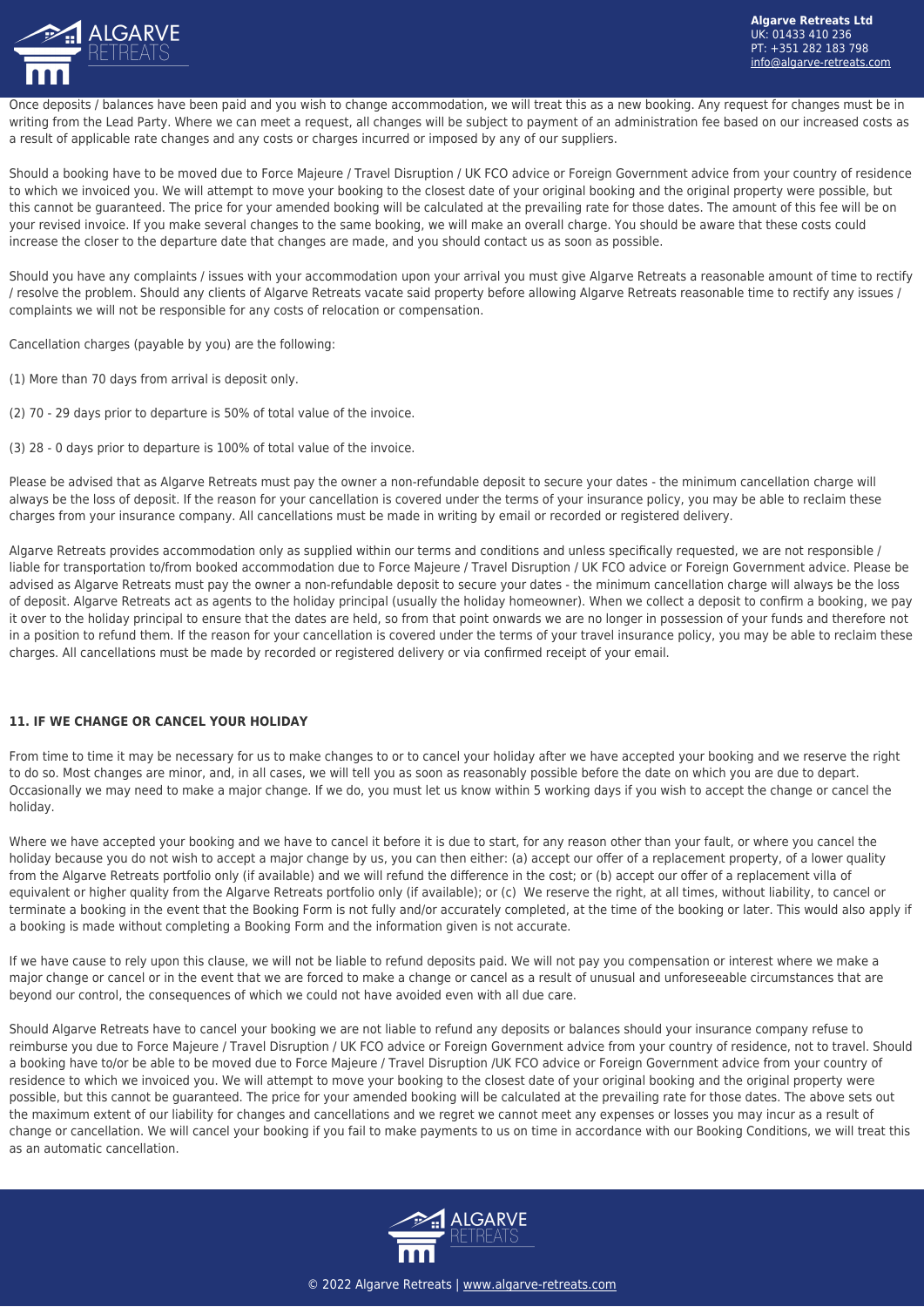

If the Foreign & Commonwealth Office (https://www.gov.uk/foreign-travel-advice) advises against travel to a destination and your holiday arrangements have been affected, we will get in touch and advise you of the options open to you. Travellers are advised to read the Foreign & Commonwealth Office travel advice for the country they are travelling to, which includes a link through to the National Travel Health Network and Centre (NaTHNaC) https://travelhealthpro.org.uk/ website that provides specific travel health advice for countries. Algarve Retreats are not liable to pay you compensation / refunds.

## **12. LOCAL ARRIVALS & ACCOMMODATION CHANGE**

We do not offer a meet and greet service at the airport, however, in some instances one of our representatives will meet you at your accommodation and introduce you to the resort and the property. If you encounter any problems our staff are available to provide assistance and support.

If you have booked transfers with us, the driver will be waiting at the airport with a board displaying your name and if you have a hire car booked with us for collection from the airport, please make your way to the car hire desk located in Carpark P4 (Faro Airport)

We will endeavour to have the house fully cleaned and ready for you on the day of your arrival. We receive many requests asking for early access and always endeavour to accommodate this wherever possible. Unfortunately, sometimes we are not able to do and therefore, our Property Managers, Housekeeping Manager and Maids are authorised to refuse entry until the scheduled access time. To avoid any disappointment or embarrassment, we would kindly ask that you do not attempt to arrive any earlier than the time stated in your arrival instructions, unless specifics arrangements are in place.

Unless alternative arrangements have been made in advance, check in time is always after 16.00hrs on the day of your arrival. Check out time is always 10.00hrs on the day of your departure.

Upon arrival, if the client wishes to change the accommodation, we do not accept any responsibility to offer alternative accommodation. However, we shall endeavour to offer an alternative, but reserve the right to levy a charge for administration costs and any additional costs in offering the accommodation. Algarve Retreats will notify the client of the alternative accommodation and any additional cost. In the event that the client accepts, the client shall pay such additional cost. In the event that payment is not made we reserve the right to withdraw the offer of alternative accommodation.

#### **13. PETS, ANIMALS, INSECTS**

As in all countries which enjoy warm sunny climates, you may at certain times of the year experience problems with insects particularly with ants and mosquitoes. Ants - It is advisable that food or crumbs are not left out either in kitchens or on terraces/balconies as this attracts ants and/or other unwanted insects. In some rural areas, you are expected to "drop off" your own rubbish at dustbins usually situated close by. Please ensure rubbish is disposed of quickly without causing any build up which may attract insects. Mosquitoes are also prevalent at certain times of the year and you may need to take suitable precautions especially in the evenings and during the night. Please also note that villa owners do not allow pets in our properties without prior consent.

## **14. CHILDREN'S SAFETY**

Clients with infants and small children should check with Algarve Retreats if a crib, cot or highchair is available and, where applicable, what the charge is. These may not conform to safety standards and are used at the client's own risk. Please ensure that your children are not left unsupervised at any time and be especially careful with balconies, swimming pools and stairs. We can arrange for stair gates to be fitted at certain villas. Children's stair gates can be fitted subject to properties where and when this is possible (I.E.) if the property dimension of certain stairwells/staircases cannot be fitted safely this is not the responsibility of Algarve Retreats if these cannot be fitted and bookings are unable to be cancelled due to this. If this is possible there will be a small hire charge. Please enquire when booking if this is possible at your accommodation Please note that parents are responsible for the actions of their children at all times.

#### **15. HEALTH & SAFETY**

This Health & Safety information, together with the Booking Terms & Conditions contained on our website, will form the basis of your agreement with Algarve Retreats. This Health & Safety information applies only to holiday arrangements which you book with us in the UK and which we agree to make, provide or perform as applicable as part of our agreement with you. Please note, it is the requirements and standards of the country in which any services which make up your holiday are provided which apply to those services and not those of the UK. As a general rule, these requirements and standards will not be the same as the UK. Please take the time on arrival to familiarise yourself with the safety features and layout of the accommodation. In particular if you are travelling with children, please take the time to point out to them any areas in which they should take particular care such as the pool or on

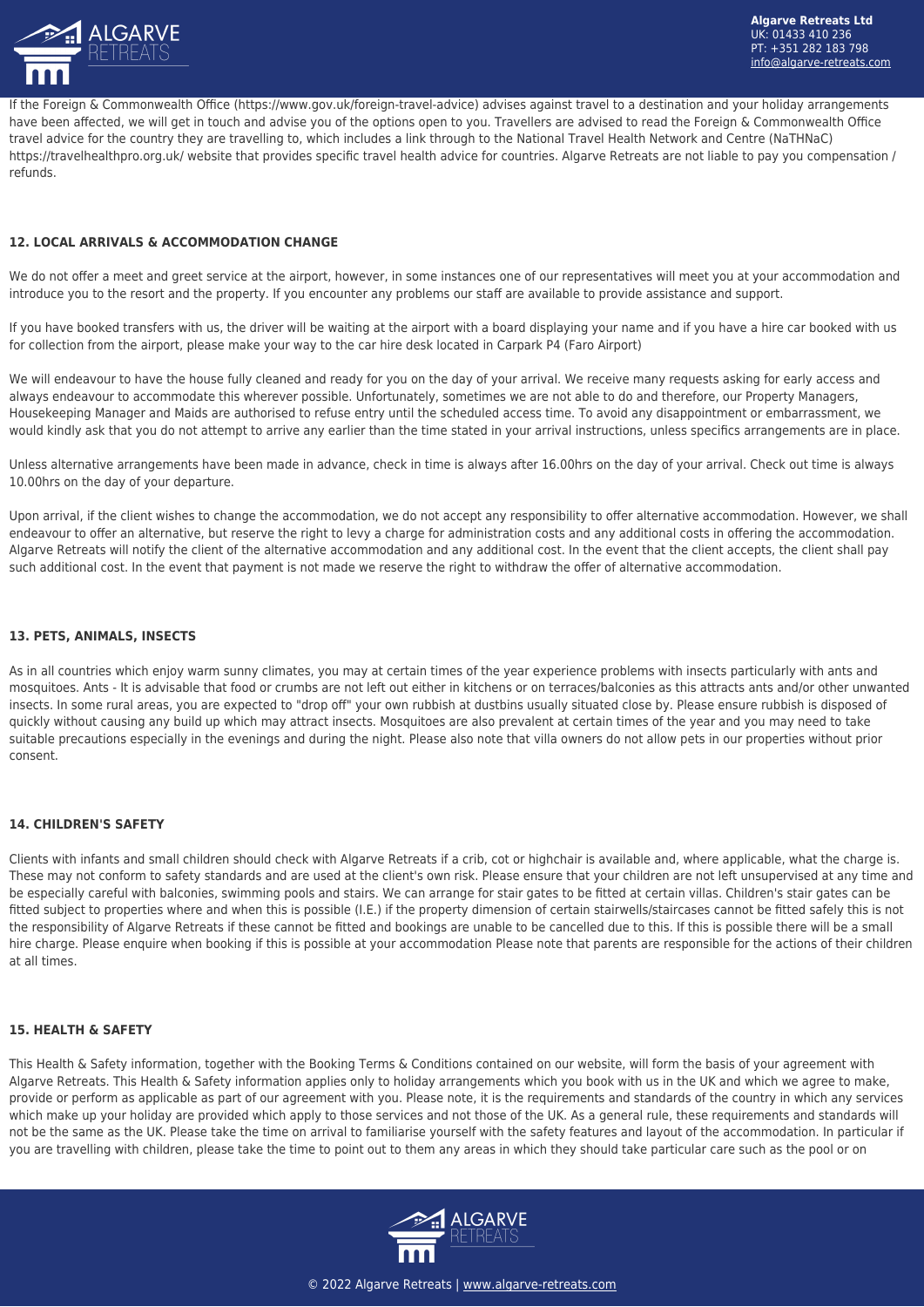

balconies. If you should have any questions or concerns in this regard, our Property Managers will be happy to assist. If you have any concerns, please call her / him on the number found in your arrival instructions and in the information book which can be found in the property. We aim to ensure that all of our properties are as child friendly as possible. However, care should always be taken, especially round pool areas with supervision being given to children at all times.

Some properties are better suited than others for young children and the less mobile. We strongly advise you to fully investigate the suitability of the property before you book. Telephone us and ask as many questions as you want. If something is important to you, do not assume but discuss with a member of our team who will assist you with your query. Despite our efforts and advice given, it is ultimately your responsibility for the care and safety of the members of your group. Should you have an accident anywhere in or around the accommodation you must report this straight away to us. We will not be responsible or liable to pay you compensation for any injury or other claim of any description if it is determined that you have not taken medical / hospital instruction and retained the hospital / doctors report from where the incident occurred for the purpose of our insurance company.

#### **16. SECURITY**

Crime does occur and you need to have the same responsibility for your personal safety and belongings as you do at home. Be sure to close and lock all the property windows, shutters and doors at night and when you are away from the property during the day. Also, take care to secure the areas of the property not visible to you if you are around the pool. In the event of theft, report this to one of our Property Managers who will assist you with the local police. Be sure you obtain a police report covering the incident or loss, in order to make a claim on your holiday insurance. Please note we do not offer compensation resulting from activities of theft or accept any responsibility for such matters.

#### **17. USE OF SWIMMING POOLS**

Pools are maintained and cleaned on a regular basis. A pool net is provided, and it is normal custom for clients to remove any debris, such as leaves and twigs, between visits by the pool maintenance company.

Occasionally, due to extensive use of the pool, water in the ears can cause an ear infection, especially with children. This does not necessarily mean the pool does not have the correct level of chlorine, but it should immediately be checked out. A simple precautionary measure is to dry your ears well after you leave the pool to ensure you remove any trapped water that may become infected. If you have any concerns about your pool, contact our Property Managers immediately.

Some pools have salt-water filtration systems as opposed to using chlorine. Please ensure that the accommodation you book is suitable for your requirements regarding children and non-swimmers. Swimming pools are an essential part of the holiday for many people, but remember that, misused, they can be dangerous. However, by applying just a few simple common-sense rules you can be sure of thoroughly enjoying your time in the pool. Make sure you know the depths of the pool, please observe our strict no diving policy, as serious accidents can be caused. Neither Algarve Retreats or the property owner will accept any liability for any claims as a result of diving accidents.

Do not run around the pool side, this especially applies to children with wet feet. Some areas may be slippery when wet. Do not go out of your depth and know your own limits. Do not swim if you cannot see the bottom of the pool. If this is the case contact Algarve Retreats as soon as possible. Heavy weather or thunderstorms can cause pools to turn cloudy. Cloudiness can also be caused by excess suntan cream / oil, especially when non waterproof types are used. Please remember that use of the poolside shower before swimming can help to keep the pool clean.

Children and fair skinned people should wear a hat and T-shirt whilst in the pool as harmful ultraviolet rays can penetrate water up to a depth of 1.5m and are reflected off the water.

Beware of dangerous surfaces, drainage channels slippery tiles or raised edges. Always supervise children and non-swimmers in and around the pool area.

Avoid swimming if you have been drinking alcohol, especially late at night. Take care with drinking glasses at the poolside. If your accommodation has a supply of unbreakable glasses, please use them.

Do not swim within 1 hour of eating - it can be fatal.

Chlorine is used in the majority of swimming pools to keep the water safe to swim in. Chlorine is a natural bleaching agent. The more the pool is used and the warmer the weather, the more chemicals are required to keep swimming pool water safe to use. This can react with certain fabrics and dyes used on them, causing them to lighten or discolour. Many items of swimwear carry warnings to this effect and Algarve Retreats will not accept any responsibility for any damage caused to client's property, whilst complying with our contractual obligations to ensure your swimming pool remains safe to use. We would advise that certain colours of blonde hair may also develop a green tinge. This reaction is natural and does not mean the chemical balance of water is incorrect. Please ensure you rinse your hair thoroughly in fresh water after using the pool. Shampoos are available both in the UK and in most supermarkets or chemists abroad which can resolve this problem.

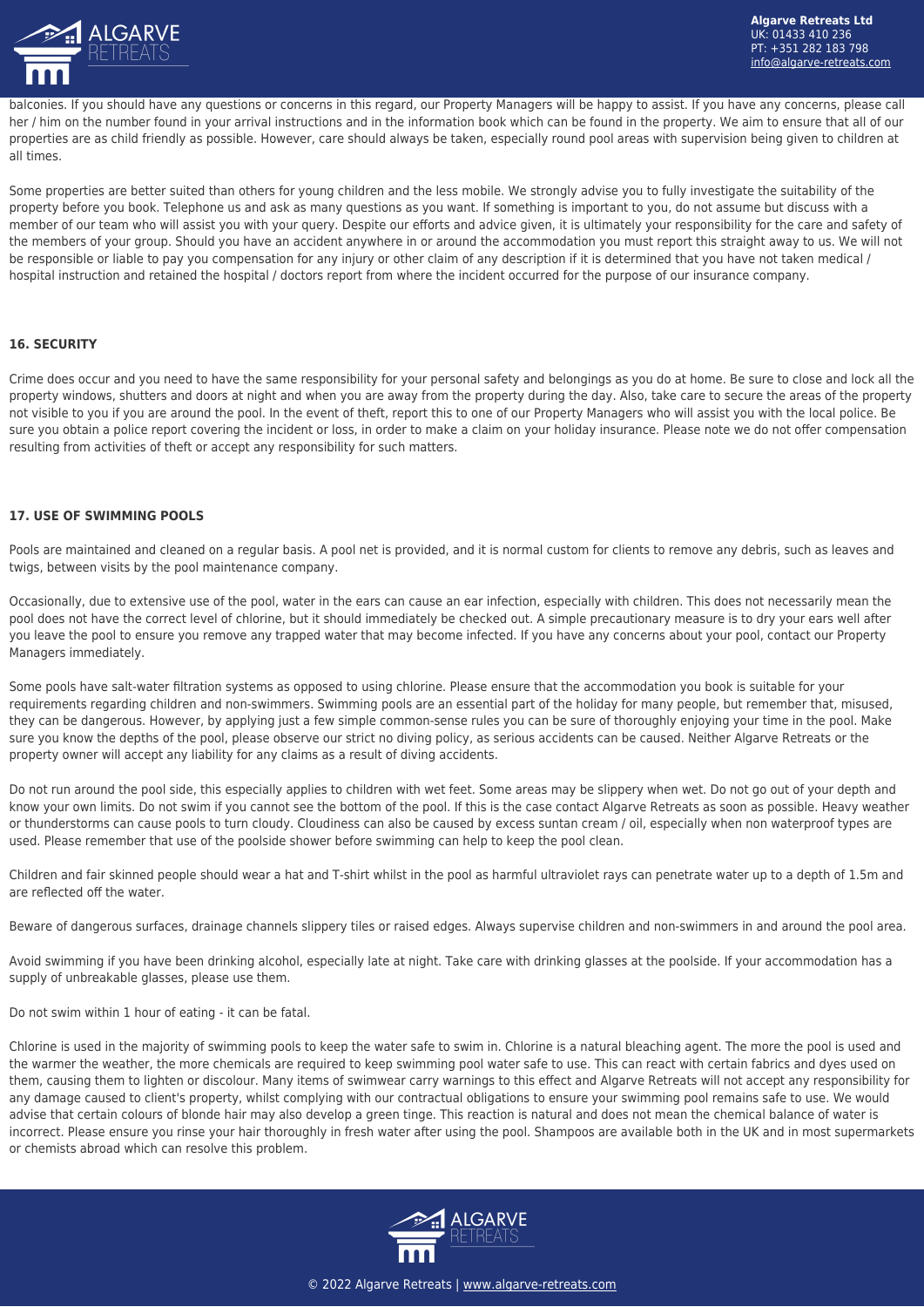

#### **18. SWIMMING POOL HEATING**

Some of our pools (see individual property details) have been fitted with pool heating, making the pool 3°C to 5°C warmer at 1 pm during the day than a non-heated pool under normal circumstances at the relevant time of year and whether a pool cover is used or not. This provides the pool with a beneficial warming but does not make it a 'hot' pool. Please note that this will not necessarily mean that the pool will feel "warm" especially in the early and late parts of the year. Additionally, a pool heater will generally only be set to heat the water to a maximum of 28 Celsius (subject to the exterior ambient temperature), as temperatures in excess of this stimulate bacteria. Between October and April, the pool heating equipment may not be adequate to heat the pool to a comfortable temperature and under these circumstances, no refund will apply. Algarve Retreats cannot be responsible for any non-operational time out of our control. In the case of any malfunction, we will endeavour to rectify it as soon as possible and our liability shall not exceed £100 per villa per week in total. If the pool has a cover, please use it. It will significantly increase the temperature of the water, but care must be taken at all times when a pool cover is used to ensure the safety of users especially children.

#### **19. AIR-CONDITONING**

Where air conditioning is available it is either included in the property cost, or a chargeable extra. You should always check the property details on our website and if required, request this on the booking form. Air-conditioning units do sometimes fail to function and there is no guarantee that airconditioning will be continually available and neither we nor the owners will be liable in the case of mechanical failure. When temperatures are very high in mid-summer air-conditioning systems may not deliver the ambient temperature, you expect, and we cannot guarantee the indoor temperatures. Air conditioning, whether included in the property cost, or as a chargeable extra is provided on the basis of 'normal use'. Excessive usage may incur a surcharge.

#### **20. WEATHER**

During unusually dry periods water shortages may occur in rural locations with the result that lawns may become scorched and wells may malfunction slightly and produce odd smells. Likewise, sudden rains can seriously affect roads, drives and stated driving times.

#### **21. FORCE MAJEURE**

Neither party shall be liable in damages or have the right to terminate this Agreement for any delay or default in performing hereunder if such delay or default is caused by conditions beyond its control including, but not limited to Acts of God (for example: extreme weather conditions that restrict or cease travel arrangements, internet connection, television reception), Government restrictions (including the denial or cancellation of any export or other necessary license), wars and acts of terrorism (including the cancellation of flights as a result thereof), insurrections and/or any other cause beyond the reasonable control of the party whose performance is affected, or the failure of third parties (such as suppliers and subcontractors) to perform their obligations to the contracting party. Whilst we do not exclude or limit our liability for loss or damage sustained by clients as a result of negligence by our employees / owners or agents, this cannot extend to actions/omissions by the property owner / agent over whom we have no direct control. Nevertheless, we will offer all reasonable assistance in the settlement of any dispute which may arise.

#### **22. PUBLIC SUPPLIES OR UTILITIES**

We accept no liability for failure of public supplies or utilities such as water, gas or electricity, satellite signal, internet connection/ Wi-Fi over which we have no control, nor of sewage systems, plumbing or mechanical equipment in properties, but shall use our best endeavours to arrange prompt repairs where possible. Nor shall we accept responsibility for the failure of an owner, third party supplier or their employees to provide or deliver their service where we have no direct control over that supply of mechanical equipment or delivery or the monitoring of that service.

## **23. DEATH, BODILY INJURY OR ILLNESS**

We do not accept responsibility in respect of death, bodily injury or illness of, or to the signatory to the contract and/or any other named person on the booking form, except when caused by the negligent acts and/or omissions of our employees, agents, suppliers or, sub-contractors while acting within the scope of or in the course of their employment, agency, contract of supply or sub-contract.

We shall afford every assistance to a client who through misadventure suffers illness, personal injury or death during the period of the holiday arising out of an activity which neither forms part of the foreign inclusive holiday arrangements nor forms part of an excursion offered through us. Such assistance shall

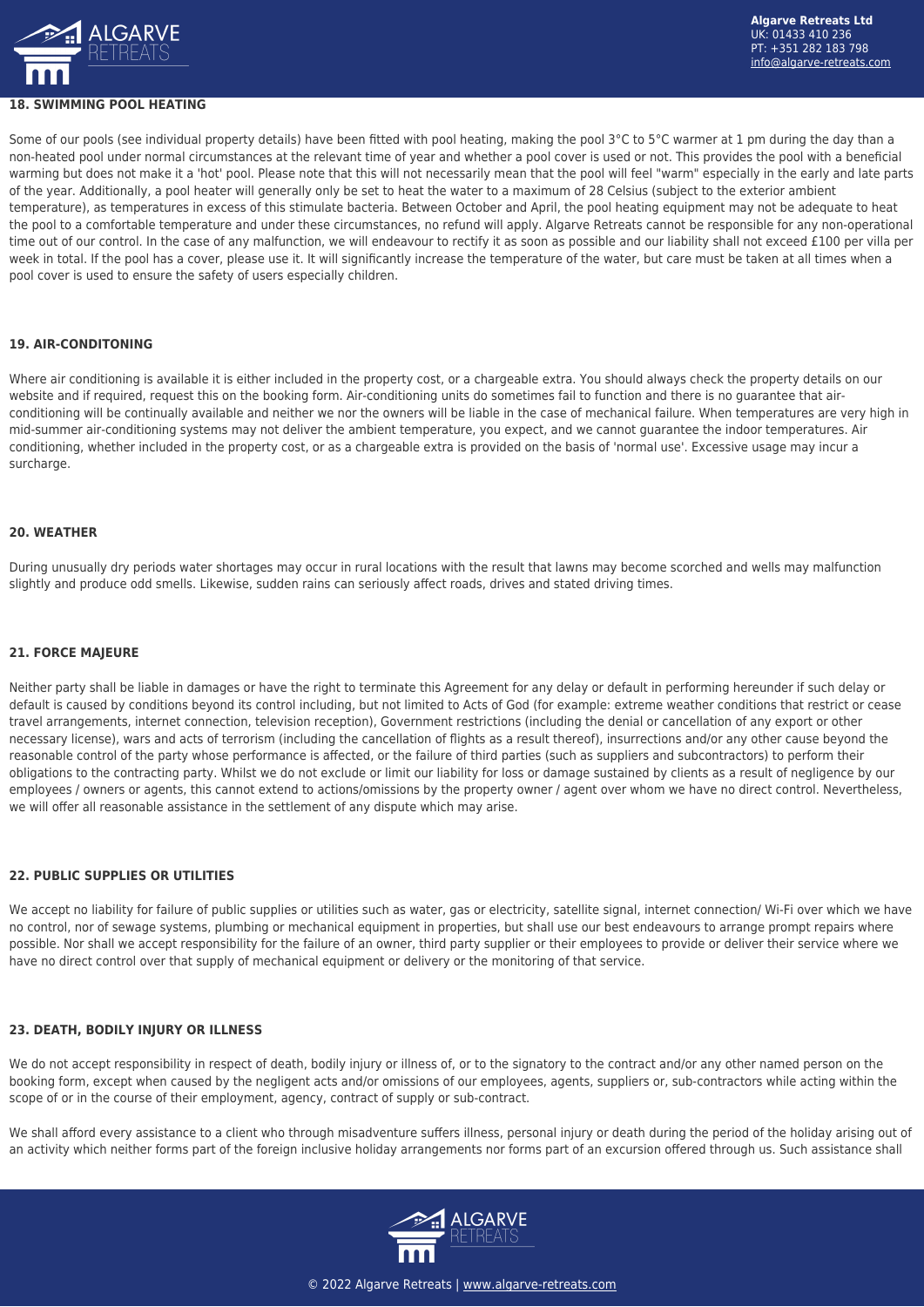

#### **24. BEHAVIOUR & DUTY OF CARE**

We reserve the right in our absolute discretion to terminate your use of accommodation without refund or compensation with immediate effect / or in situ if your behaviour is likely, in our opinion or that of our employees, to cause distress, damage, annoyance, noise / loud music, obscene or lewd behaviour or danger to our employees or to any third party, we reserve the right to refuse / cancel any bookings that we think will be a nuisance to the owner. This would normally apply where a very large group of persons seek to book which we feel may affect the enjoyment of other holidaymakers in the location or cause undue wear and tear to the property.

No other persons are permitted to stay at the villa other than those named on the booking form and under no circumstances may more than the maximum number of persons specified in the property description occupy/attend the property for any unauthorised celebration (except by prior written agreement with us). Breach of this clause will result in cancellation of your booking and/or eviction from the property and/or additional guests being asked to vacate and, in this event, you will not be entitled to a refund. Algarve Retreats reserve the right of entry to the property at any time. You and all members of your party agree not to use or promote the property for any illegal or commercial purpose, including subletting, organised parties, photoshoots etc, breach of this clause will result in cancellation of your booking and you will not be entitled to a refund. An extra cleaning charge will be taken automatically from your damage deposit being held in the form of credit/debit/cash by Algarve Retreats if it is deemed that unnecessary extra cleaning is required and caused through negligence / drunkenness and / or vandalism. (Please also note section 25 of our terms & conditions).

#### **25. COMPLAINTS AND CORRESPONDENCE**

We hope that you enjoy your holiday and the services of Algarve Retreats, but if you have any complaints, we want to rectify them as quickly as possible. It is our intention that any complaint is resolved quickly and to your satisfaction. Should you have any complaints / issues with your accommodation upon your arrival you must give Algarve Retreats a reasonable amount of time to rectify / resolve any such issues. Should any clients of Algarve Retreats vacate said property before Algarve Retreats has had time to rectify any issues / complaints we will not be responsible for any costs of relocation or compensation.

In the unlikely event that you are still dissatisfied with any part of our services, our office team will ask you to record the details by way of photographs and forward these to us by email or recorded delivery within 12 days of the complaint or latest, the return date of your holiday with us. Failure to give written notification sent by email / recorded delivery within 12 days of your complaint or latest from the return date of your holiday shall result in our not being liable for any loss or compensation whatsoever or howsoever arising. Algarve Retreats will respond to your complaint within 14 days of receiving your recorded letter as a management report may be required. We can only correspond and accept complaints in written form from the Party Leader and are only able to correspond with the party leader due to the data protection act on any such matters relating to the booking.

The Party Leader is the person or agency who holds the booking, to whom all correspondence and invoices are addressed and who is responsible for the rental. We cannot accept complaints from other members in the party.

#### **26. BUILDING WORKS**

In most resorts, in all countries, there is new building / renovation work taking place. We take steps to try and monitor this and advise you if any building work is likely to affect your villa or apartment.

Should we consider that a neighbouring building plot or plots would seriously affect your property with either noise or dust pollution or both, then we will use our reasonable endeavours to offer you an alternative from the Algarve Retreats portfolio only. Where works or public works occur at short notice or without notice, and which are outside of the control of the owners, we cannot be held liable for any inconvenience to you, but we will ask the owners to compensate you, and if this is agreed, we will pass this on to you on behalf of the property owner.

New building work starting after publication of individual property descriptions may in some way distort our description of the accommodation, we have considered peaceful or quiet. Building or road works may be in progress nearby, a neighbour may start building a swimming pool or wall, or the local water board may decide to drill for water in the vicinity. This work may start early in the morning as it is local practice and can start at any time in the year. As it is not always possible to gauge the extent of such works, we regret we cannot advise you of the constantly changing conditions. If within 7 days of the start of your holiday we become aware of such works taking place on a plot immediately adjacent to your property (that is, an adjoining plot - not across the road or merely nearby) that in our opinion could materially spoil your enjoyment of your holiday we will advise you. You may then either a) cancel and receive a full refund for accommodation and car hire if the latter is booked with ourselves or b) change your booking to another available (subject to availability) property from the Algarve Retreats portfolio only for the same period either paying the difference if it is more expensive or receiving a refund if it is cheaper, or c) change your booking to another available property for a different period either paying the difference if it is more expensive or receiving a refund if it is cheaper or d) leave your reservation as it is and hope that there is not too much noise or dust to spoil your holiday. If you choose option (d), to stay with the reservation, it is extremely unlikely that after arrival we will be able to move you to any alternative accommodation if you suffer any

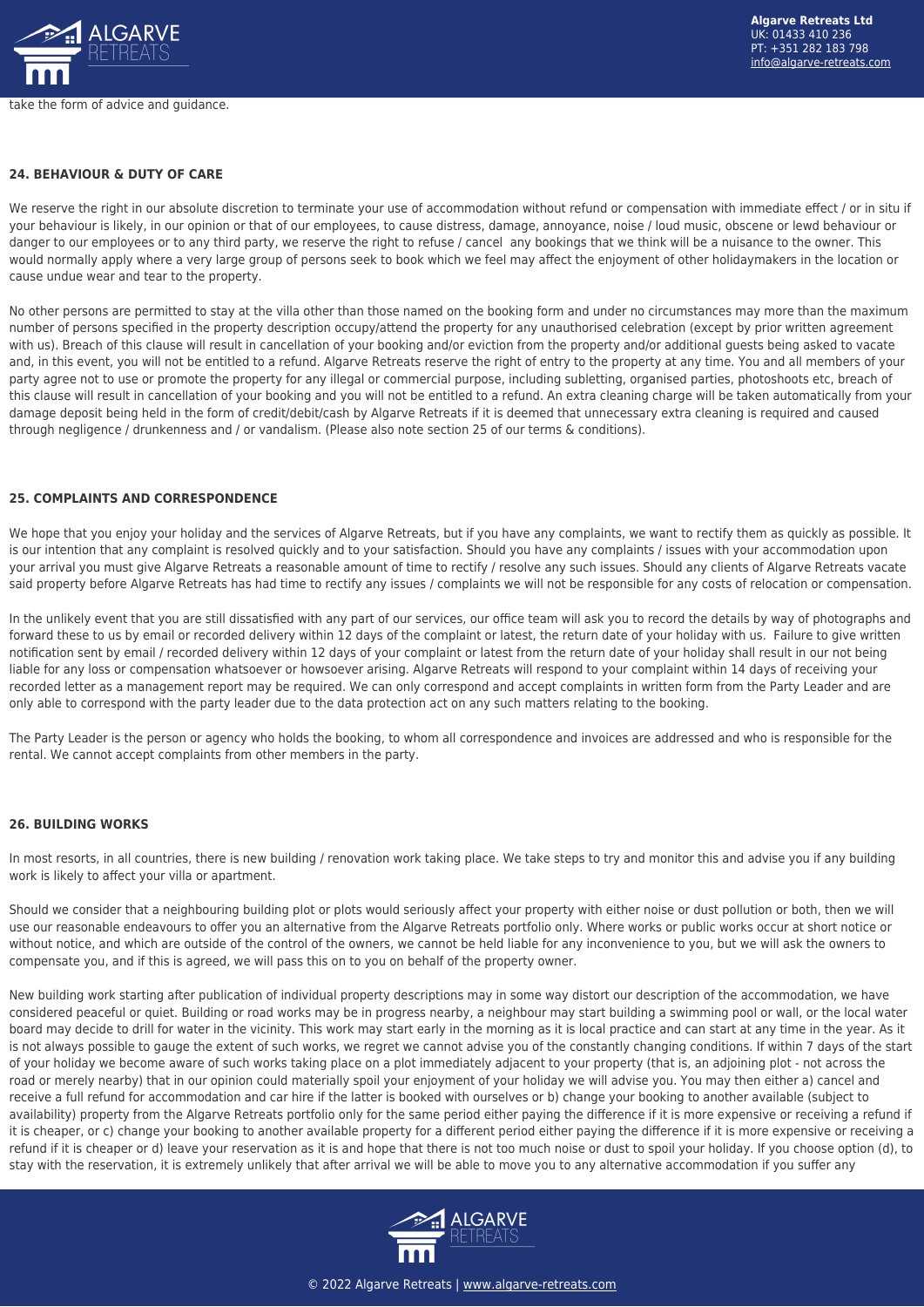

inconvenience as described above, nor will any claim for compensation be accepted for any loss of enjoyment due to building or any other associated works within the vicinity of your holiday accommodation. You should note that we are not responsible for such work, are not able to stop such work taking place nor control the noise level. Nor can we be responsible for any building works that start during a holiday and under no circumstances will we pay any compensation at all in such cases.

## **27. LAW AND JURISDICTION**

This Agreement shall be governed and construed in all respects in accordance with the laws of England. The parties hereto submit to the exclusive jurisdiction of the English Courts and not outside of the English courts. This applies to consumer claims that are made outside of the English Courts and its jurisdiction.

#### **28. SEF FORMS REQUIRED BY LAW**

Since 2015 Portugal has a law requiring anyone providing paid holiday accommodation to record the entry, exit, and identification details of all non-Portuguese nationals who use that accommodation. This law has been brought into force in Portugal since the implementation of the 1990 Schengen Agreement that aims to stop human trafficking and other illegal practices. In this case, it is specifically Article 45 of the Schengen Agreement and the recent Alojamento Local law in Portugal.

The governing body that monitors the movement of foreigners is SEF (Serviço de Estrangeiros e Fronteiras) or the Immigration and Borders Service. When staying in a hotel, guests are always asked to show their IDs at check-in. Short term rentals are also required to report guest's information to SEF - it is called the Accommodation Bulletin. When you make a reservation in a registered Local Lodging establishment, Algarve Retreats is required to report your presence and details to the Portuguese Immigration and Borders Service (SEF) within 3 days of your arrival. Algarve Retreats will always request this information via an email link to SEF prior to your arrival.

If the Short-Term Rental where you are staying does not require this information, it means it is not abiding to the law and most likely won't be able to support you in unexpected situations.

Frequently Asked Questions

The SEF website offers a full list of FAQs in Portuguese. A translated summary is below:

Who must submit identity documents?

Each non-Portuguese person, regardless of age (and including children) shall present identity documents.

What counts as a valid identity document?

Passport/identity card or equivalent government-issued photo ID

Documents issued under the relevant agreements between the States Parties to the North Atlantic Treaty

Laissez-passer issued by the authorities of the State of nationality or the State that represents them

Flight crew license or certificate

Seafarer's identity document, when on duty

Maritime registration certificate, while on duty

Residence permit, extension of stay or the identity card given to diplomats and their administrative/ domestic staff or officials of international organisations based in Portugal and members of their families

Birth certificate or (where guests are from a country that allows a child to be entered on the passport of their parents) an entry on the parent's passport for the child, or an entry on the passport of whomever has parental authority over the child

Other documents issued by domestic or foreign authorities when, for acceptable reasons, (theft, robbery, etc.) one cannot present a passport or other document.